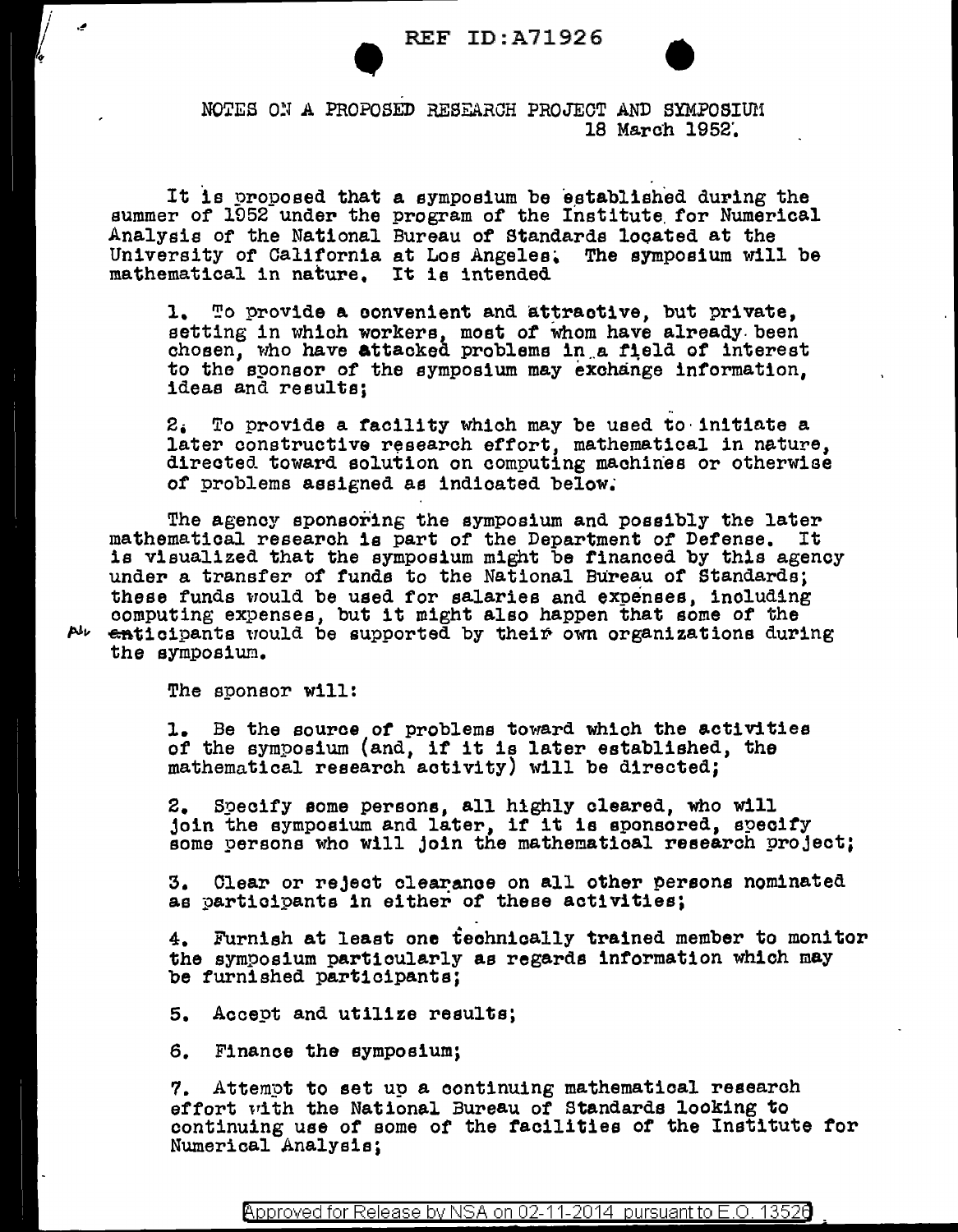REF ID:A71926





REF ID:A71926<br>- 2 -<br>8. Provide funds for any necessary computing at the Institute for Numerical Analysis following the Symposium.

Any transfer of funds between the Defense Department and the National Bureau of Standards for this symposium, the computing which might follow the symposium, or the later mathematical research activity which m1ght be set up will be likely to be through the Office of Naval Research. If this is the case, the scientific officer monitoring the transfer and the work done under the transfer will be the head of the Logistics Branoh *ot*  the Office of Naval Research.

A Special Committee Advising in Mathematics (to the Defense Department sponsor) will also have duties or assuring that important work is taken up at the Symposium (but more important, at the later continuing mathematical research project if it is set up). Presently SCAII consists of the following mathematicians: S. S. Cairns of the University of Illinois, H. T. Engstrom of the Engineering Research Associates, Incorporated, H. P. Robertson of the Department of Defense (shortly to be at the California Institute of Technology), Cla~d Shannon of the Bell Telephone Laboratories, c. Tompkins of the George Washington University (shortly to be at the National Bureau of Standards Institute for Numerical Analysis), and John von Neumann of the Institute for Advanced Study. SCAM is not subservient to the sponsor. It will

1. Provide part of the staff of the symposium;

2. Monitor assignments to the symposium and to the mathematical research project, if it is established, and learn results;

3. Know the sponsor intimately and attempt to guarantee the importance of problems assigned as legitimate abstractions pertaining essentially to urgent problems;

4. Assure the quick and proper utilization of results *ot* the symposium or of the possible later ma'hematical research project by the sponsor and advise in this utilization;

5, Provide a leader for the symposium (Dr. s. s. Cairns oan serve in this oapaoity);

6, Suggest participants in the symposium and, more important, in any continuing mathematioal research project and, if convenient, talk w1th these people about the problems to be attacked or their general nature;

If the continuing mathematical research project is established, its leader will be added to SCAM if this is in any way feasible, and in any event SCAM will advise him.

The National Bureau of Standards is expected to: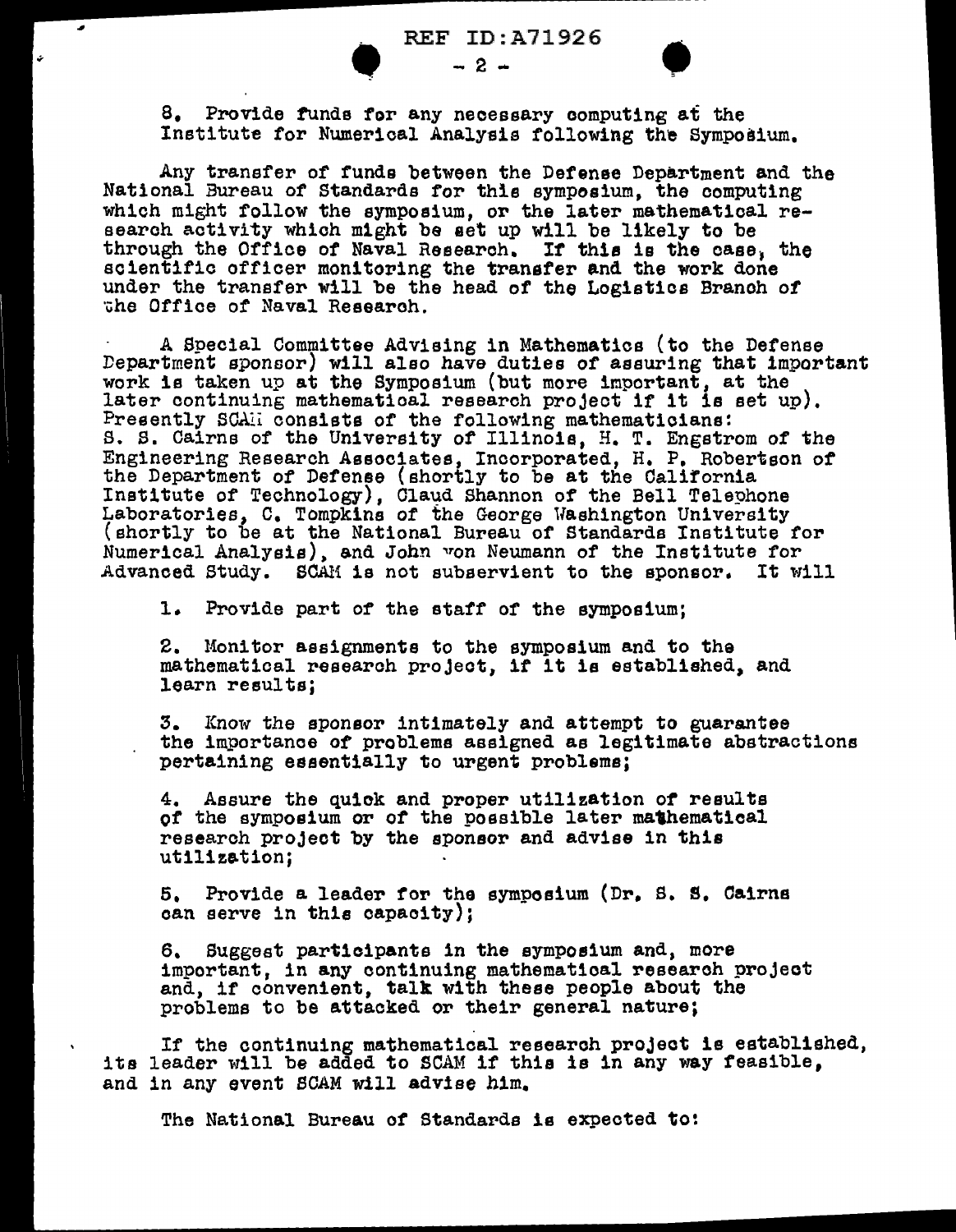

•

REF ID:A71926



R<br>
...<br>
1. Provide at the Inst REF ID:A71926<br> $-3$  -  $-3$  -  $\bullet$  -  $\bullet$  -  $\bullet$  -  $\bullet$  -  $\bullet$  -  $\bullet$  -  $\bullet$  -  $\bullet$  -  $\bullet$  -  $\bullet$  -  $\bullet$  -  $\bullet$  -  $\bullet$  -  $\bullet$  -  $\bullet$  -  $\bullet$  -  $\bullet$  -  $\bullet$  -  $\bullet$  -  $\bullet$  -  $\bullet$  -  $\bullet$  -  $\bullet$  -  $\bullet$  -  $\bullet$  -  $\bullet$  -  $\bullet$  -  $\bullet$ congenial mathematical background for the summer symposium during the summer of 1952;

> 2. Provide any of the INA computing machinery which may be required in connection with the symposium with the understanding that the symposium will furnish programming, coding and, if necessary for -security, operation and that the Bureau of Standards will provide maintenance and required operation;

3. Provide private but not necessarily plush space for 'the symposium (about eight to ten members) with conference space, desks, blackboards and other appropriate furnishings;

4. Beek personnel as required and contract with them;

5. Oarpy out computing required as a result of the symposium on machinery at INA after the symposium has terminated;

6. Try to initiate the continuing mathematical research project in a way which will permit this project to use the desirable assets of INA by interchange of personnel and equipment on a part time basis, the mutual gain of an enlarged mathematical atmosphere, etc.

It should be pointed out that the ohoioe of agencies participating in the proposed program is based on oaretul study and that none is easily replacable by another agency without some expected lose. There was no choice or the sponsor, ot course, since that is where the problems originate.

The Office or Naval Research is the part *ot* the Department of Defense most familiar with research of this type, most experienced in its production.

The mathemat1oiana making up SCAM have already served in an adviaory capacity to the sponsor. SCAM is the eet or mathema ticians of a group in whom a great investment in clearance and ~duoation has already been made.

INA is unique in having provided a congenial atmosphere. in which directed and tree research related to numerical analysis has been successfully conducted under government sponsorship. It has been selected by the Office of Naval Research as the principal center of research sponsored by the Navy in numerical analysis and related fields. At INA the Bureau or Standards possesses experience and equipment tor computing which can be duplicated at few other places. The position of the INA branch of the Bureau of Standards on the UCLA oampus provides a pleasant setting, professionally and in living conditions, which will be important in attracting desired workers either during